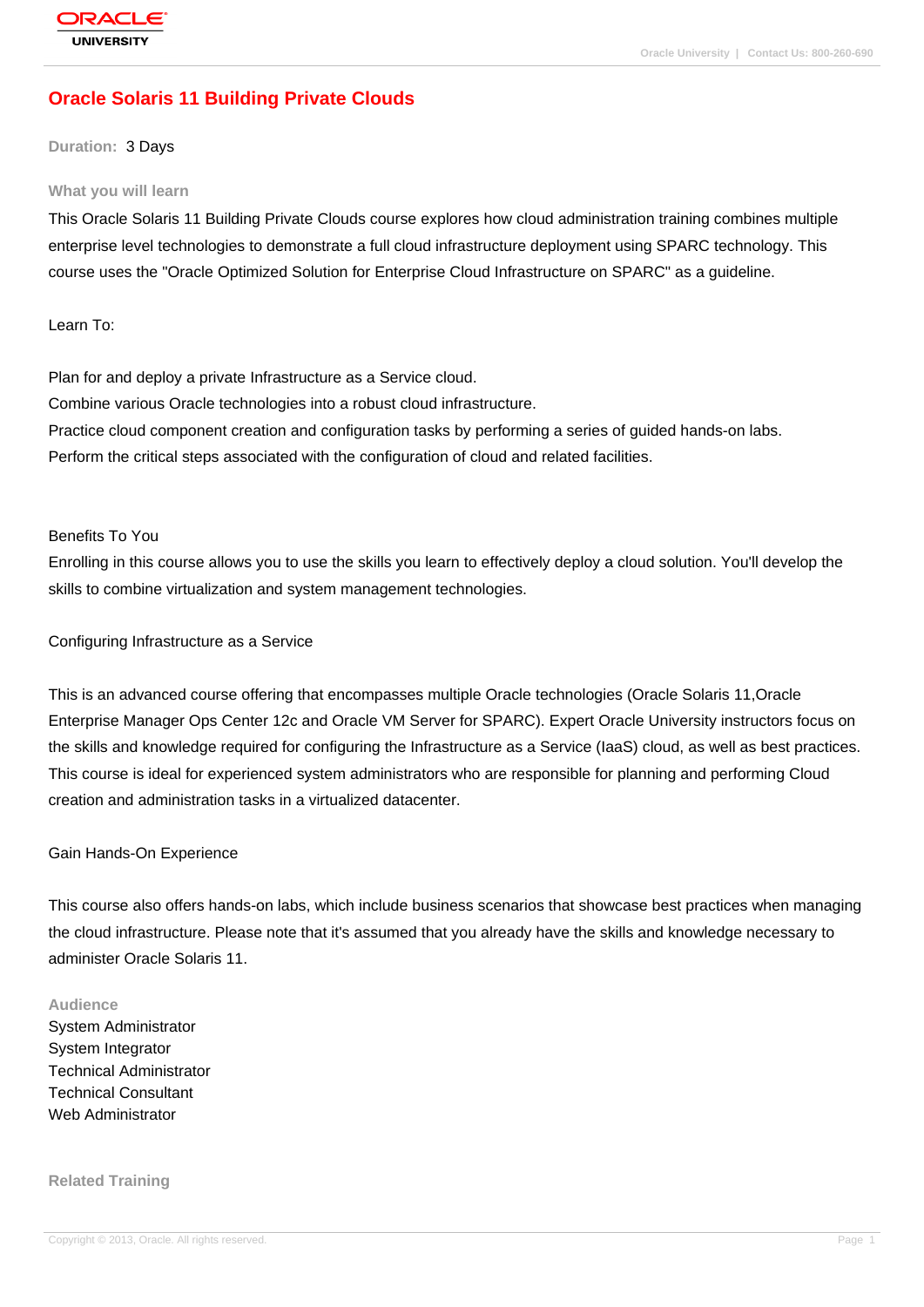### Required Prerequisites

Minimum three years of system administration experience

Oracle Solaris 11 System Administration Ed 3

Oracle Solaris 11 Advanced System Administration

Transition to Oracle Solaris 11

**Course Objectives** Develop plans for deploying cloud infrastructure

Configure and deploy private cloud facilities

Manage cloud facilities (enterprise level management tools, SPARC servers, virtual machines, storage area network, storage pools, file systems and other components)

Monitor cloud performance and resource utilization

Identify best practices associated with cloud management

#### **Course Topics**

### **Introducing the Cloud Technologies**

Describe the Cloud Technology The Cloud Solution Used in Class Defining the Example Business

### **Planning for Cloud Configuration**

Designing the Cloud Infrastructure and Specifications Planning for the vDC and Cloud Deployment Identifying System Requirements

### **Performing the Initial Configuration**

Preparing the Operating System Facilities Building Out Ops Center Administering Facilities Using Ops Center

### **Working With VM Server Based Cloud**

Configuring the VM Server Based Cloud Working With VM Server

### **Using the VM Server Based Cloud**

Provisioning the vDC Using the Cloud User Operating the vDC

### **Working With the Solaris Zones Based Cloud**